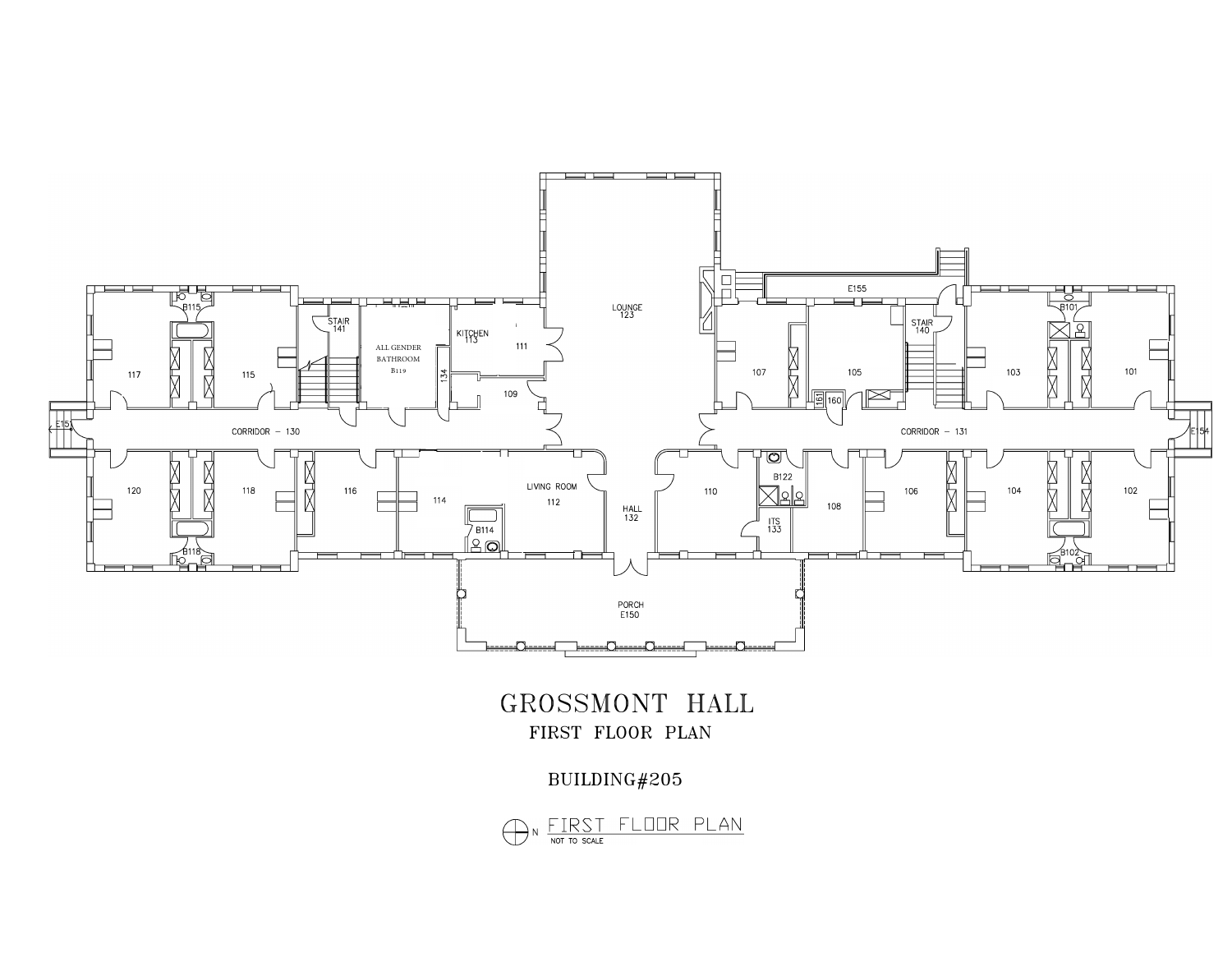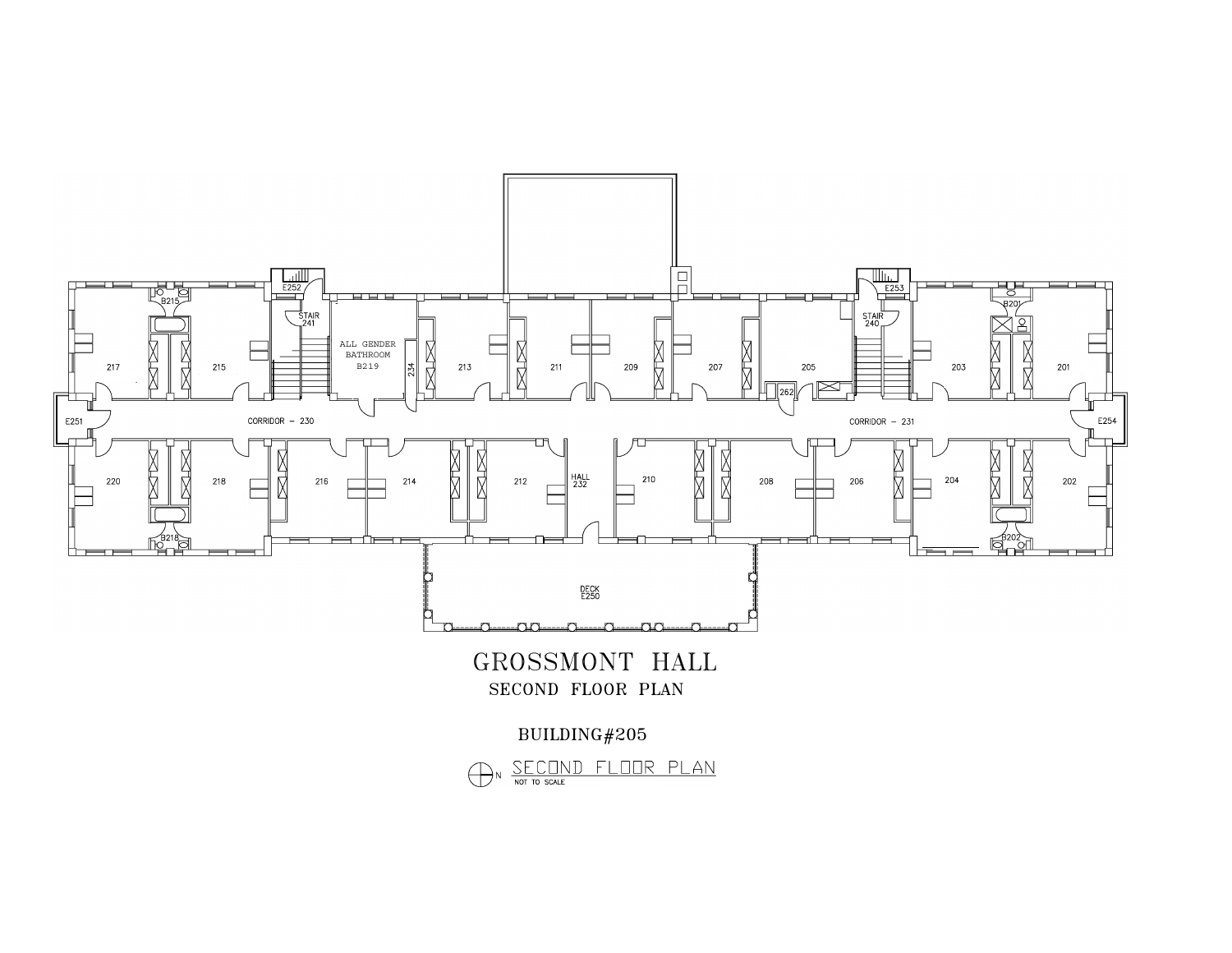

GROSSMONT HALL THIRD FLOOR PLAN

BUILDING#205